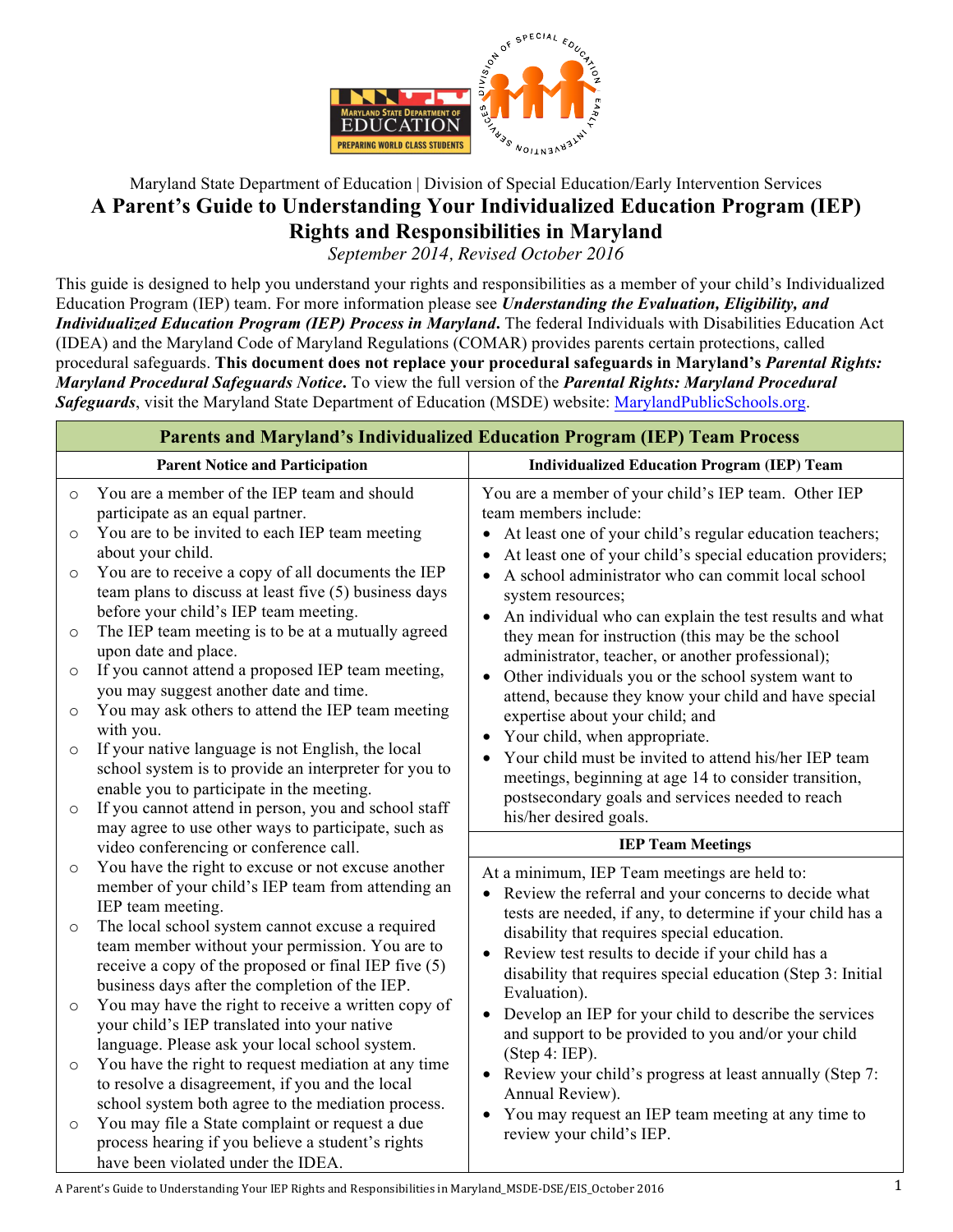



## **Step 1: Referral**

The first step in the special education process is referral. You or your child's teacher may make a written referral to your child's school if you suspect your child may have a disability and needs special education services. You will be invited to an IEP team meeting to review the referral and other information to decide if testing is needed.



Go to Step 2: Assessment

#### **Step 2: Assessment**

This is to help the IEP team decide if your child has a disability and needs special education. The tests are to cover all areas connected to the suspected disability, such as: health, reasoning, communication, social/emotional skills, behavior, self-help, physical and vocational needs and abilities. Your permission (consent) is required before individualized tests can be given.

If your child has a disability and needs special education, the information obtained from the tests assists the IEP team to choose the right services and supports, and to create your child's IEP.



Go to Step 3: Eligibility

# **Step 3: Eligibility (Initial Evaluation)**

The initial evaluation IEP team meeting is to be held within 60 days of your consent for tests. At this meeting the IEP team is to decide whether your child has a disability that requires special education.

There are 14 identified disabilities that may require special education services: Autism, Deaf-Blindness, Deafness, Developmental Delay (through age 7), Emotional Disability, Hearing Impairment, Intellectual Disability, Multiple Disabilities, Orthopedic Impairment, Other Health Impairment, Specific Learning Disability, Speech or Language Impairment, Traumatic Brain Injury, or Visual Impairment, including Blindness.



Go to Step 4: IEP Development if the IEP team decides your child needs special education services.

Stop here if the IEP team decides your child does not need special education services. If you do not agree, refer to the Parental Rights: Maryland Procedural Safeguards, Resolving Disagreements.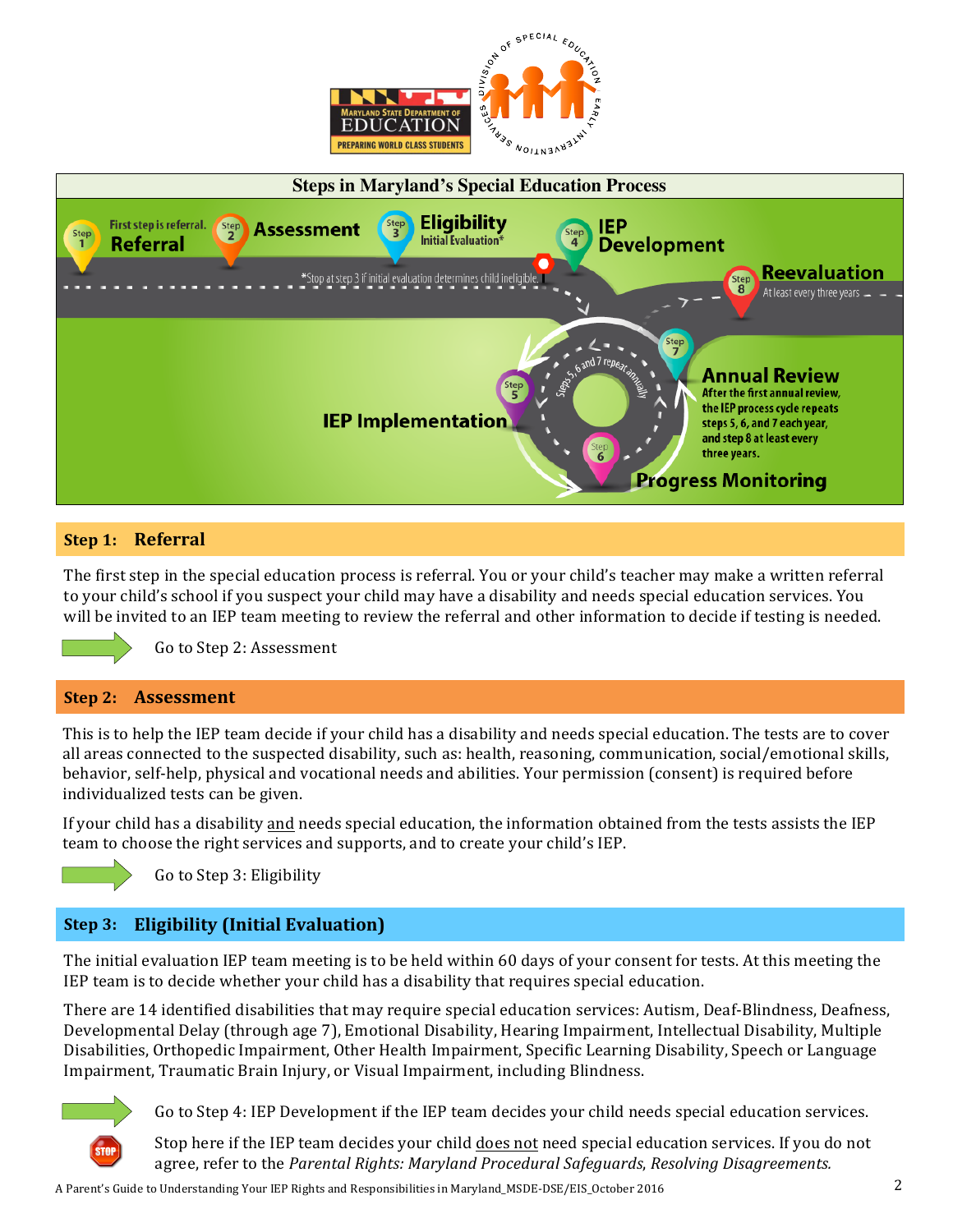

### **Step 4: IEP Development**

If your child's IEP team decides your child has a disability and needs special education, the IEP team is to develop a program of services based on your child's needs, not his/her category of disability, within 30 days of the Initial Evaluation Meeting. The IEP is a written document that describes the accommodations, modifications and services your child needs to receive an appropriate education. It also lists annual goals and objectives school staff use to measure your child's progress and determine whether the services and placement are appropriate.

Your child's school may not begin to provide special education services until you give consent.



Go to Step 5: IEP Implementation if you give initial consent.

Stop here if you do not give initial consent for the local school system to begin providing special education services to your child.

### **Step 5: IEP Implementation**

Your child is to receive services, as listed on the IEP, as soon as possible after the IEP team meeting where your child's IEP was developed. Each of your child's service providers is to have access to a copy of the IEP and be informed of their specific responsibilities, accommodations, modifications, and supports for your child.



Go to Step 6: Progress Monitoring

#### **Step 6: Progress Monitoring**

Your child's IEP is to include information on how you are to be informed of your child's progress toward meeting his/her annual goals. You are to receive the progress reports as often as a parent of a nondisabled child is informed of their child's progress.



Go to Step 7: Annual Review

#### **Step 7: Annual Review**

The IEP team is to review your child's IEP at least annually to decide whether your child is achieving his or her annual goals and to revise your child's IEP, as appropriate. The IEP team is to also address:

- Any lack of expected progress toward the annual goals and in the general education curriculum, if appropriate;
- $\bullet$  The results of any reevaluation, if appropriate;
- Information about your child;
- Your child's anticipated needs; or
- Other matters.

After the annual IEP Team meeting, you and the school may agree not to convene an IEP Team meeting for the purposes of making changes, and instead may develop a written document to amend or modify the child's IEP. You are to be given a revised copy of the IEP with the amendments incorporated.



After the first Annual Review the IEP cycle includes Steps 5, 6 and 7 until the IEP team needs to consider Step 8: Reevaluation.